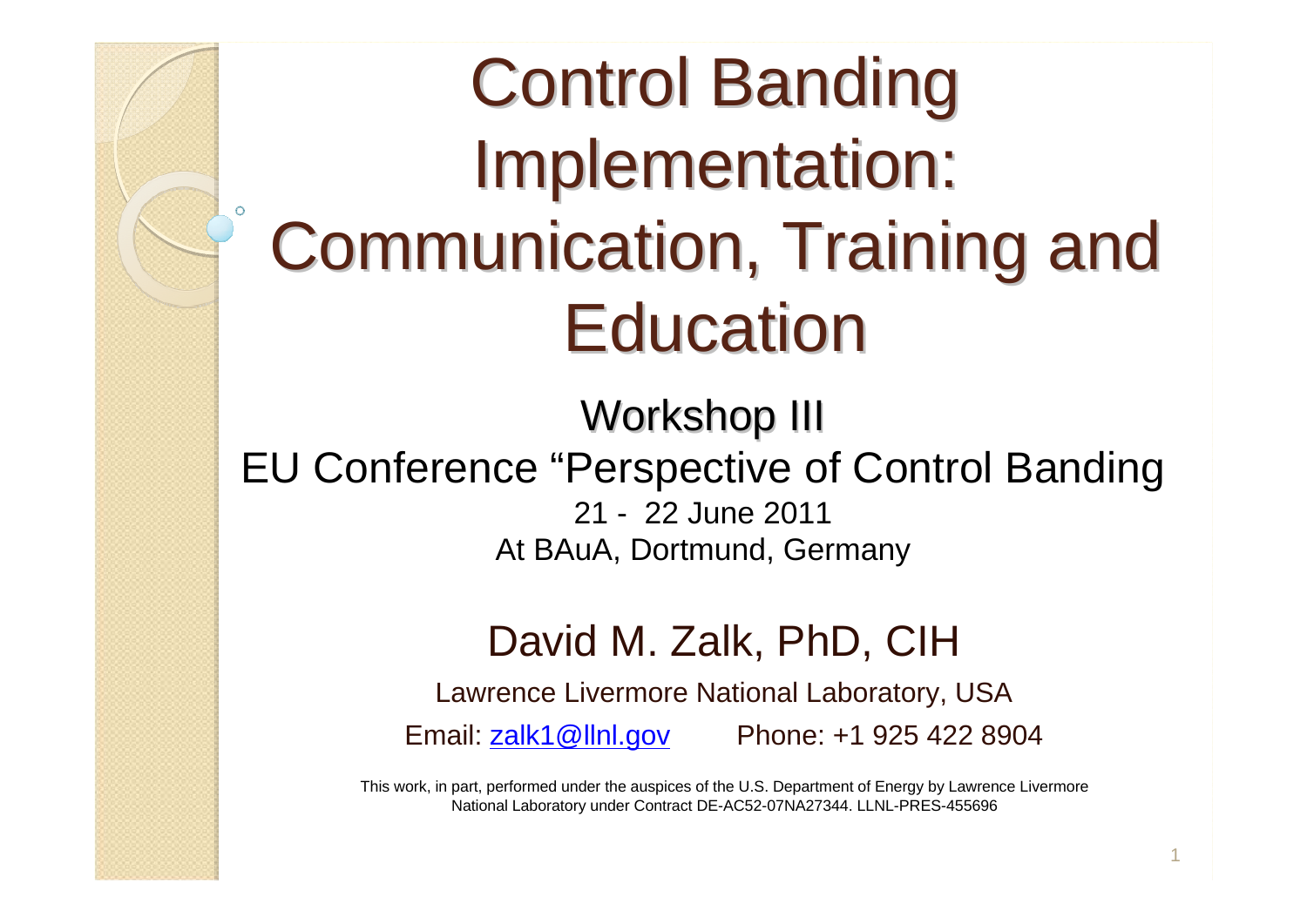

## **Control Banding Implementation**

Can CB be better than quantitative risk assessment?



Picasso – Science and Charity (1897)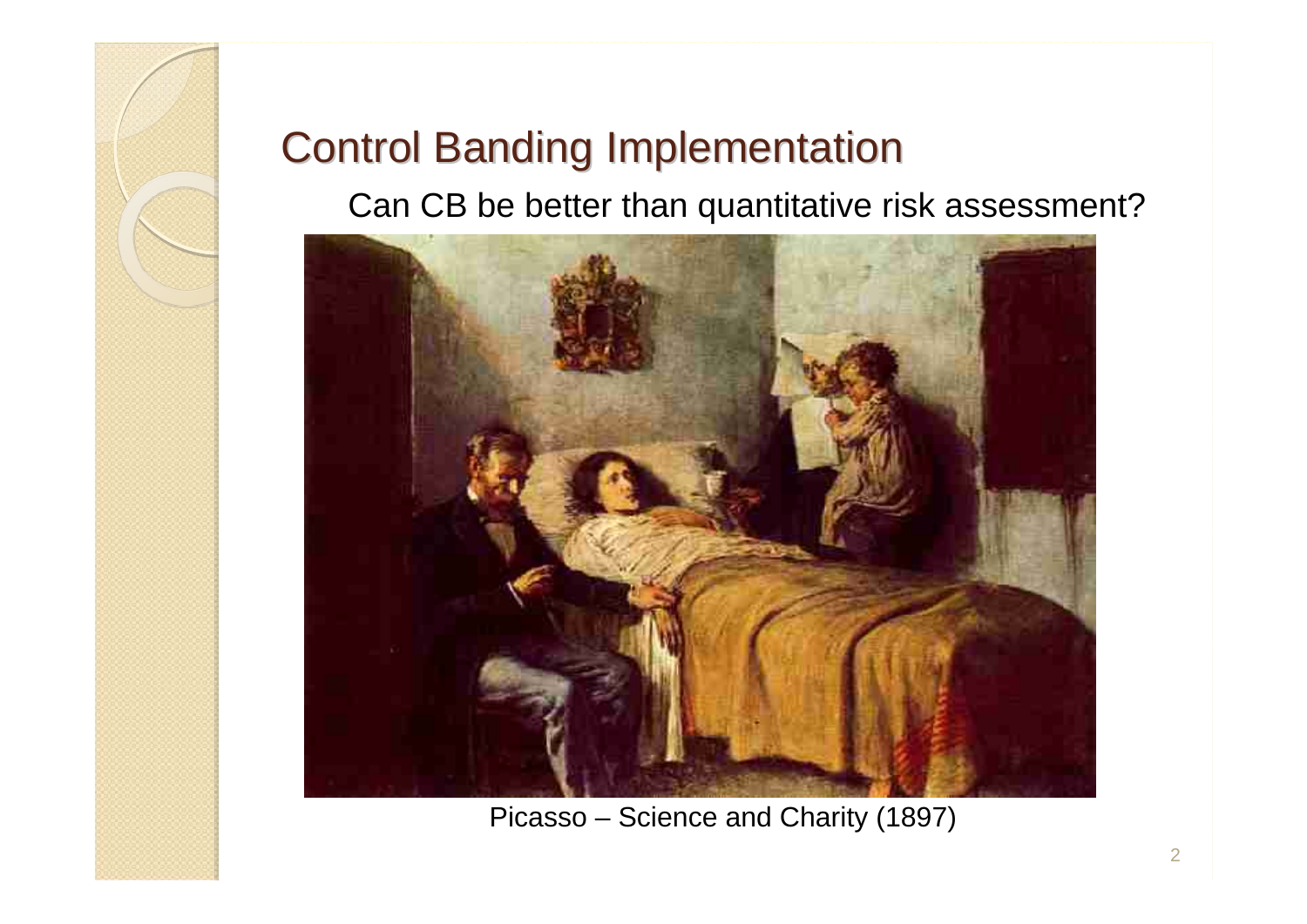# CB International Technical Group Begins

## 1st ICBW - London UK November 2002

BIOH





### **WORKSHOP on CONTROL BANDING**

4-5 November 2002, London, UK





**First ILO Toolkit on CD** - Quick international interest - Realization of something big - Preparation of next steps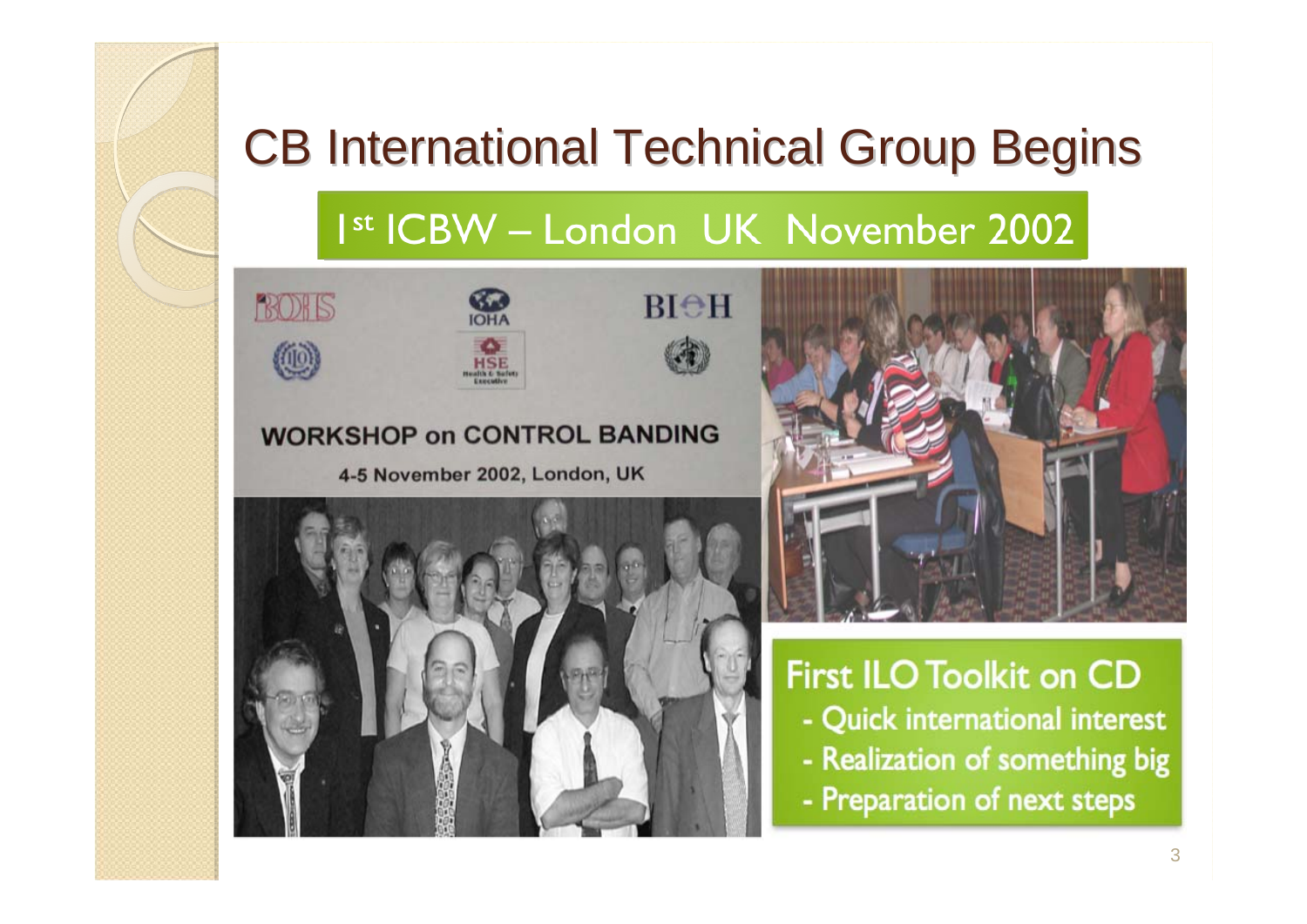## CB ITG Global Strategy Initiated CB ITG Global Strategy Initiated

## 2<sup>nd</sup> ICBW – Cincinnati USA March 2004

**COLORED SECTION CONTINUES** 



 $\epsilon$ 

2nd International Control Banding Workshop: Validation & Effectiveness of Cont



I<sup>st</sup> ITG Global Strategy

- NIOSH & OSHA keynote
- Validation research focus
- Roundtable group work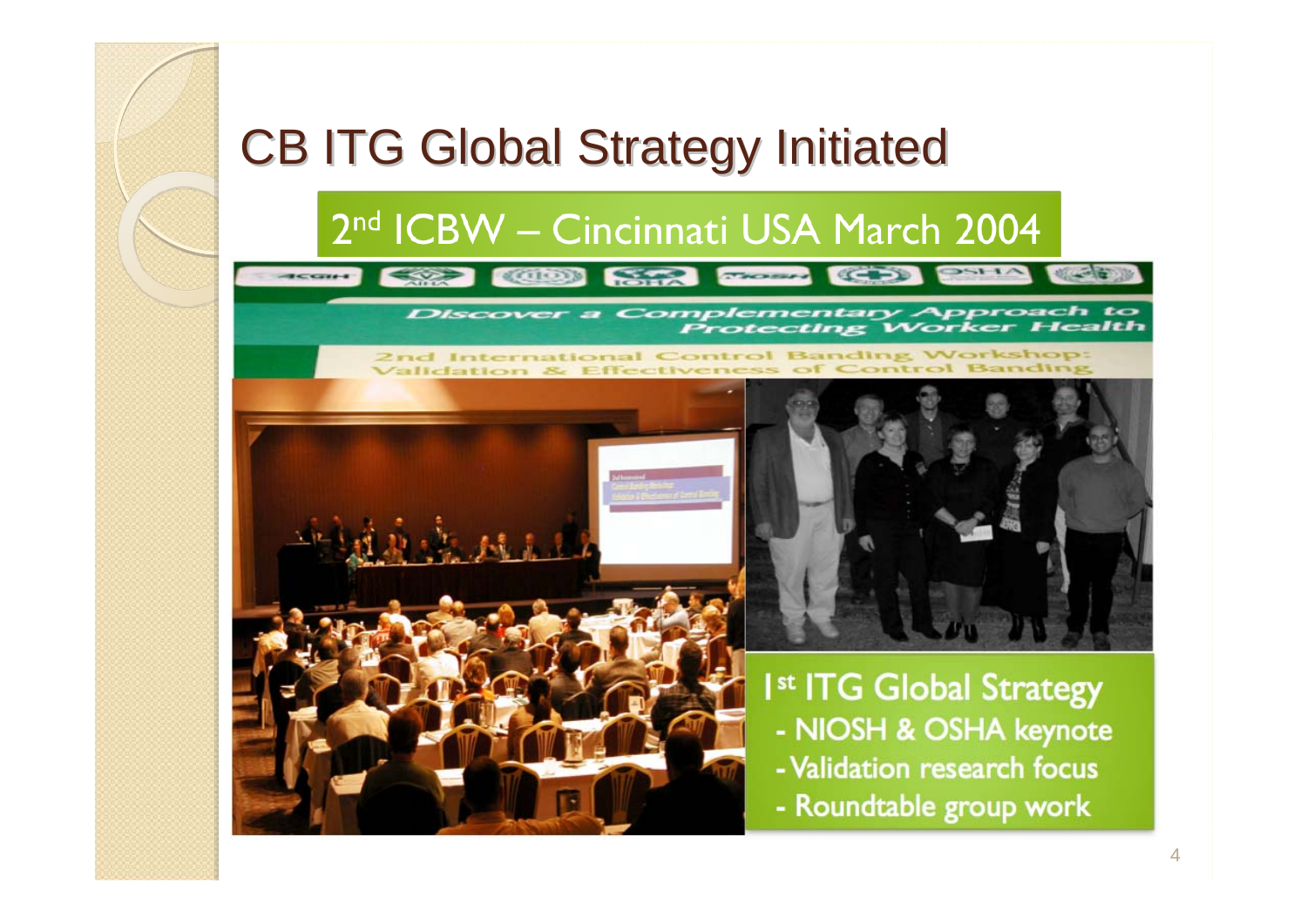# CB ITG – 5-year Review

1

## 5<sup>th</sup> ICBW - Cape Town South Africa March 2009







#### 29th

**ICOH International Congress** on Occupational Health 22 - 27 March 2009 Cape Town - South Africa



I<sup>st</sup> Full Multidisciplinary - At 29th ICOH Congress

- ITG 5-year Review Approved
- Occupational Health focus

23 Sep 20085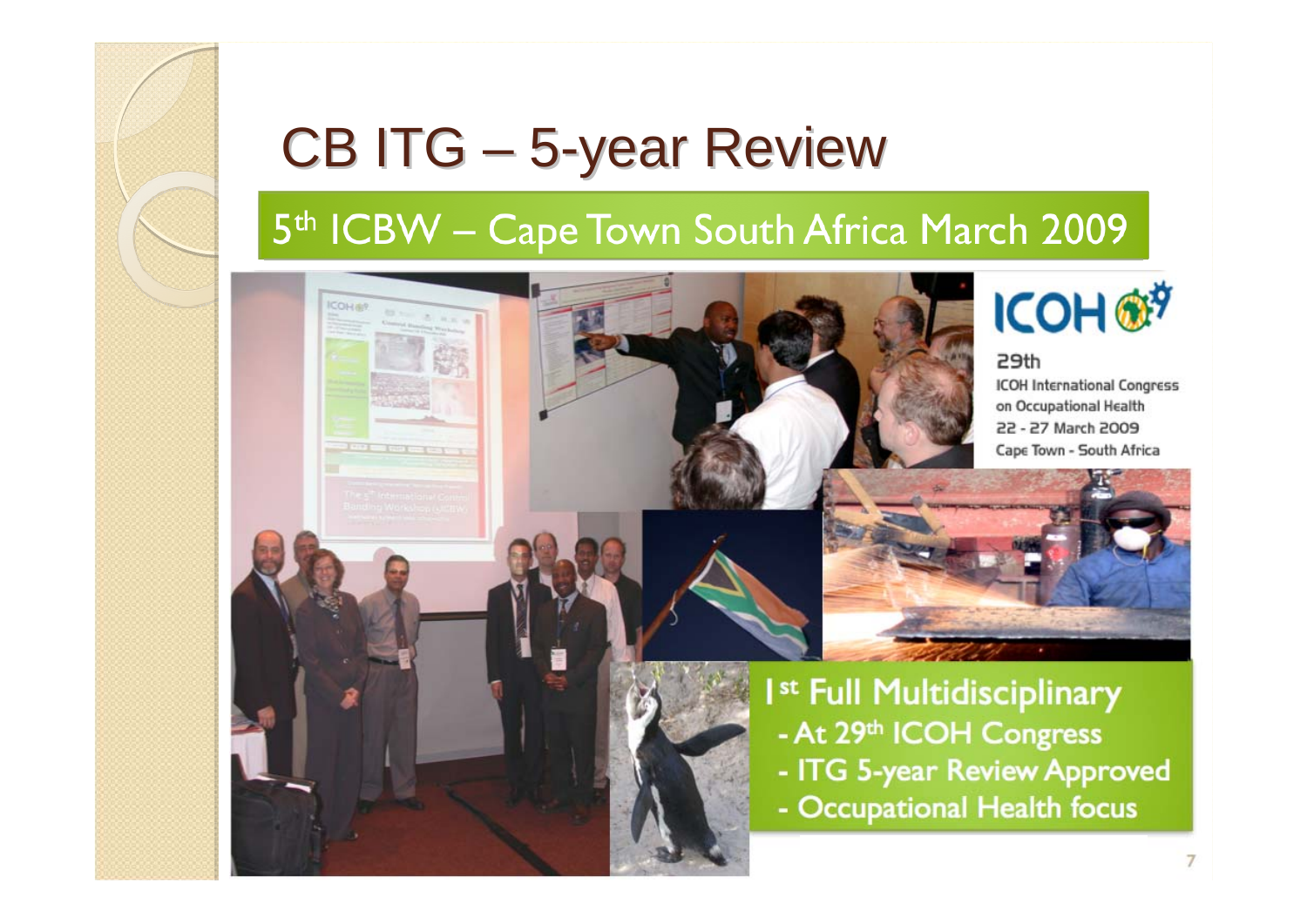#### CB ITG Work Plan 2010  $\mathcal{L}_{\mathcal{A}}$  , the state of the state  $\mathcal{L}_{\mathcal{A}}$ – 2015 Finalized

## Completing 6<sup>th</sup> ICBW Roma Italia Settembre 2010

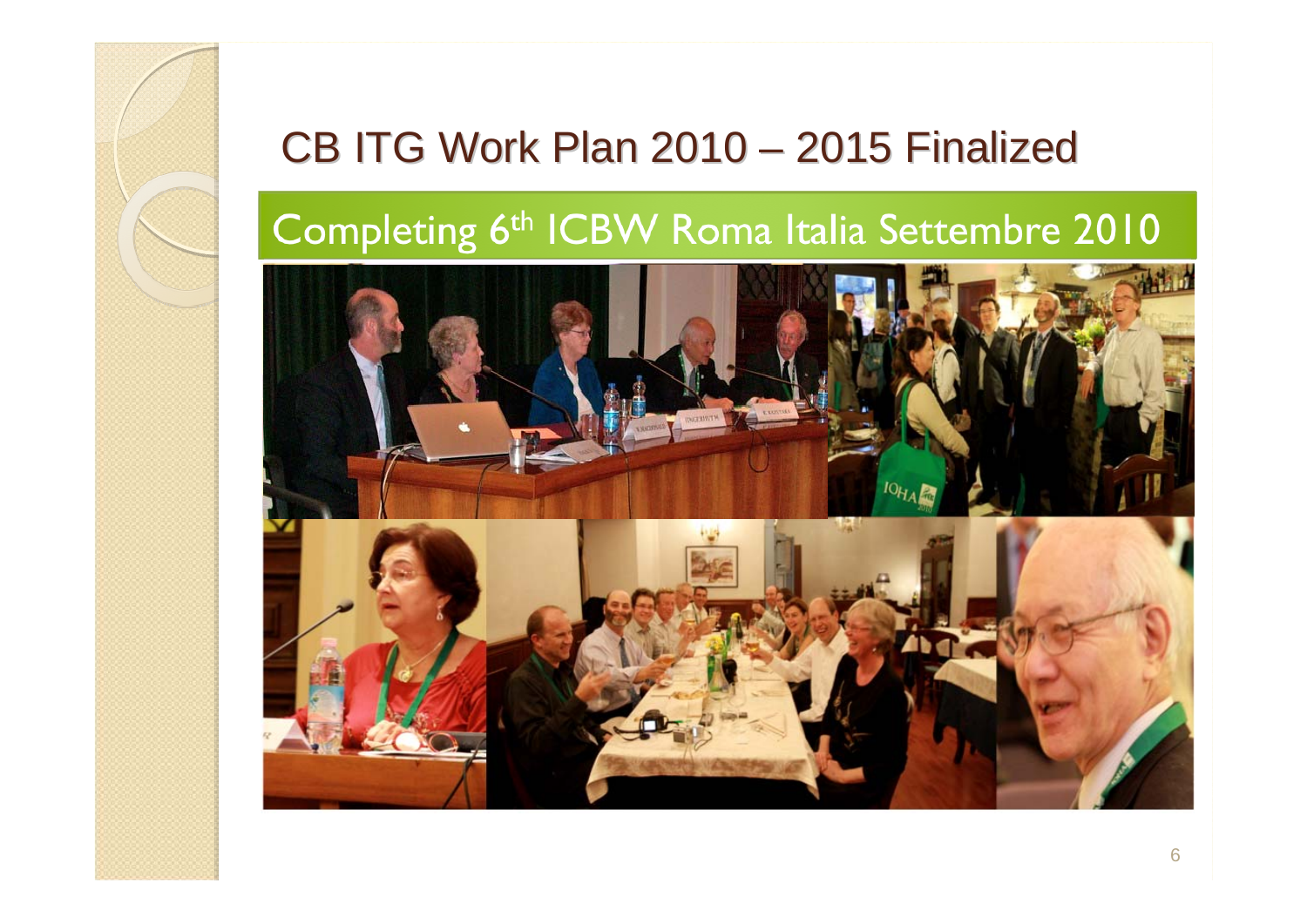## Key Elements of the Global Development Strategy

1) Define the different aspects of research in CB strategies

- •Evaluate toolkits for their strengths & weaknesses
- •Determine barriers for development & implementation
- $\bullet$ Determine barriers for evaluation & acceptance
- •Identify the most promising areas to promote CB
- •Investigate & integrate skin & inhalation routes
- •Perform further validation of existing toolkits
- $\bullet$ Consider opportunities for control-focused solutions
- •Expand existing toolkits for nano risk assessment
- •Expand existing toolkits to address fire & explosion risks
- • Explore advanced planning through better design
	- \* Work processes, tools, equipment, facilities, etc.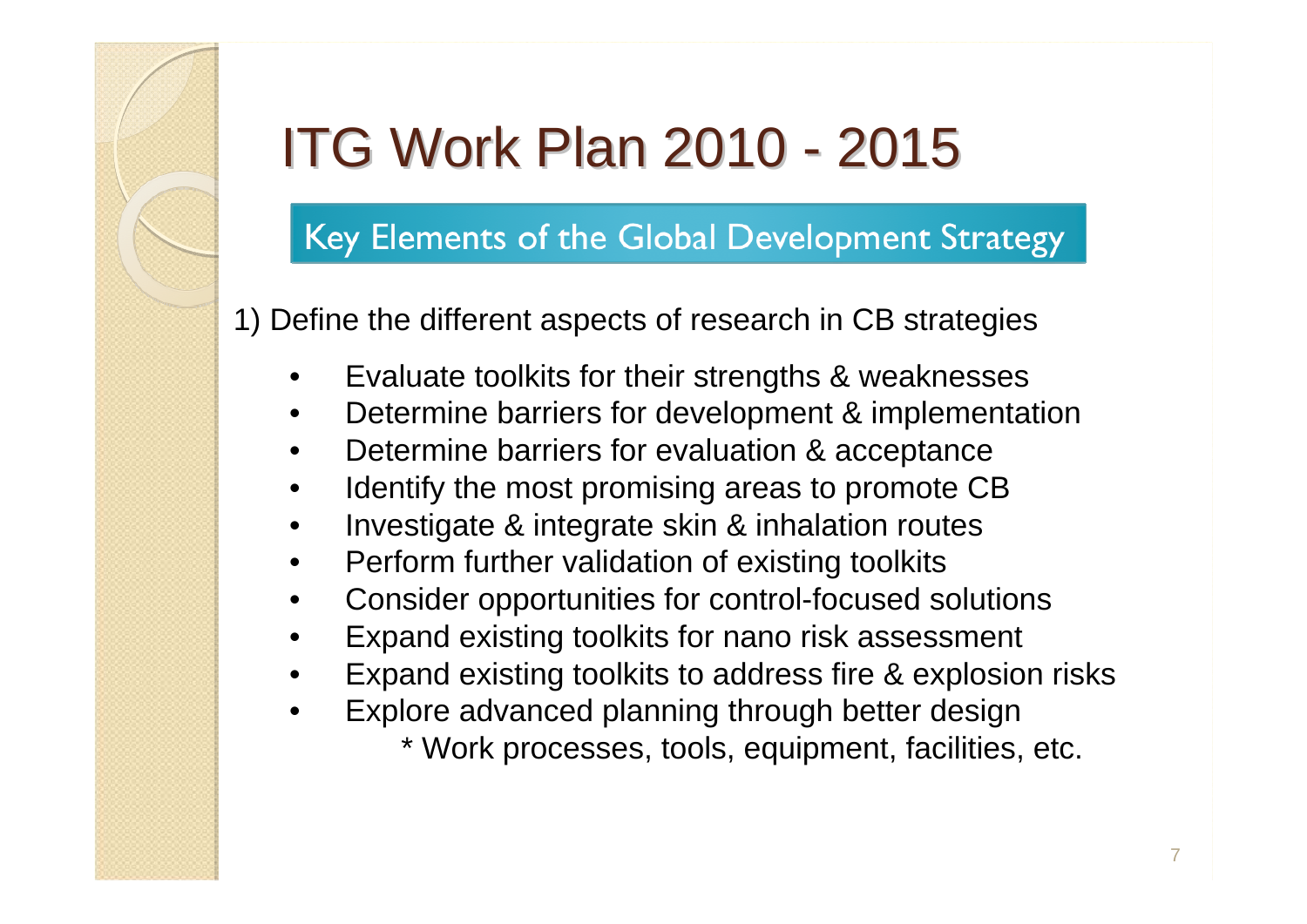## Key Elements of the Global Development Strategy

- 2) Develop Toolkits to assist SMEs in Developed Countries
	- •Create working groups to compile Toolboxes for trades
	- •Create a centralized database for Toolkit access
	- •Create a forum to exchange ideas & build collaborations
	- •Build capacity for Technicians through OHLearning
	- •Standardize simple qualitative risk assessment process
	- •Establish consistent funding sources for programs
- 3) Develop Toolkits assisting larger industries needing experts
	- •Communicate Element (1) evaluation process outcomes
	- •Build capacity through OHLearning & trainer workshops
	- •Funding sources for regional Toolkit implementation
	- •Develop and provide guidance materials and support
	- •Training modules for basic risk assessment concepts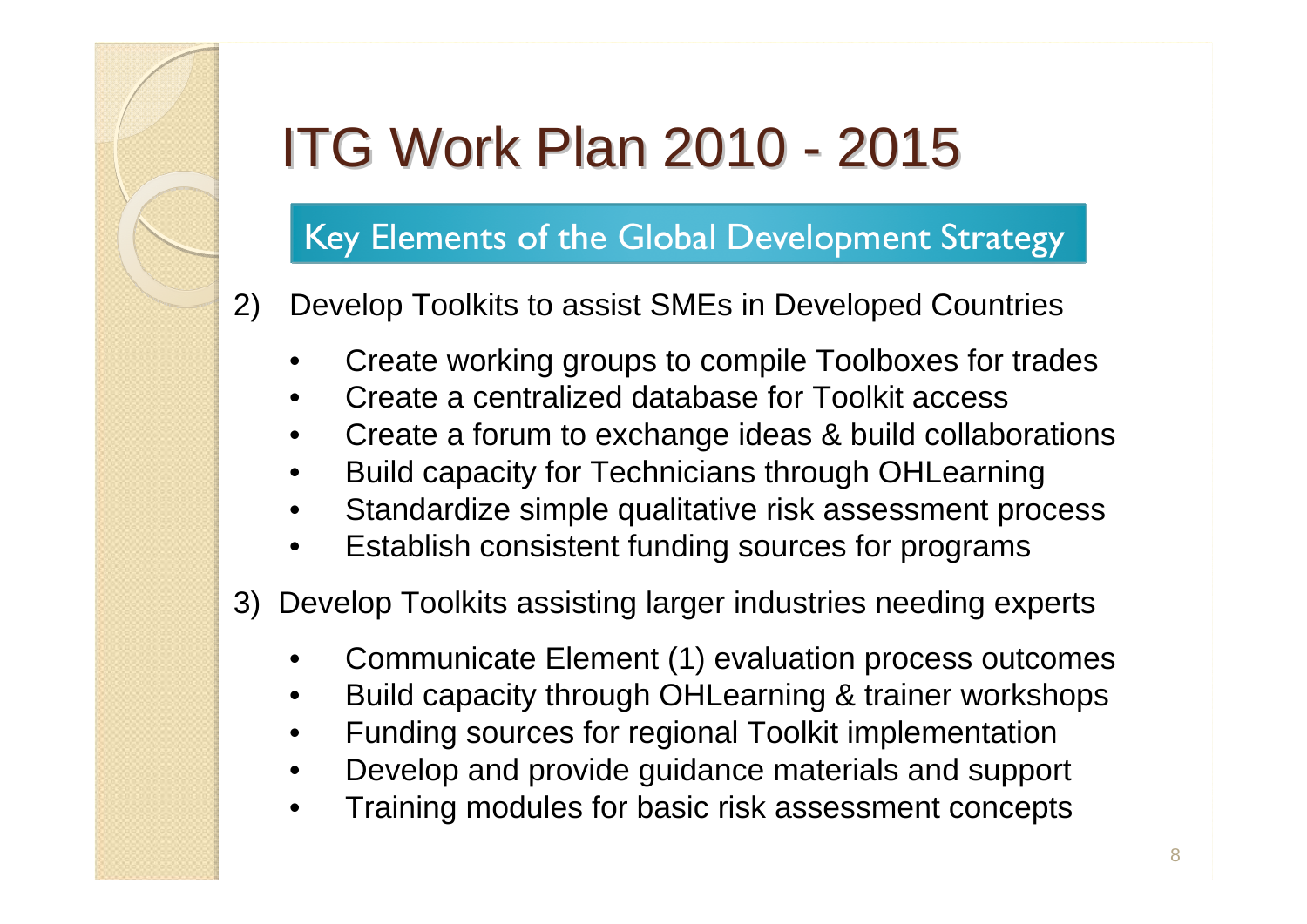## Key Elements of the Global Development Strategy

- 4) Develop basic CB strategies for SMEs with no expert access
	- •Recruit and assign subject matter experts (SMEs)
	- •Twin experts from developed countries with developing
	- •Establish participatory action research with CB
- 5) Develop standardized process for control guidance sheets (CGS)
	- $\bullet$ Define key elements and minimum CGS information
	- •Establish standardized phrases and sentences for CGSs
	- $\bullet$  Establish CGS standardized template for:
		- \* Present information for standard RMM & risk communication
		- \* Ease of translation into multiple languages
		- \* Modification with new information
		- \* Adaptation to different media sources (print & web)
		- \* Adaptation to other industries, trades, or activities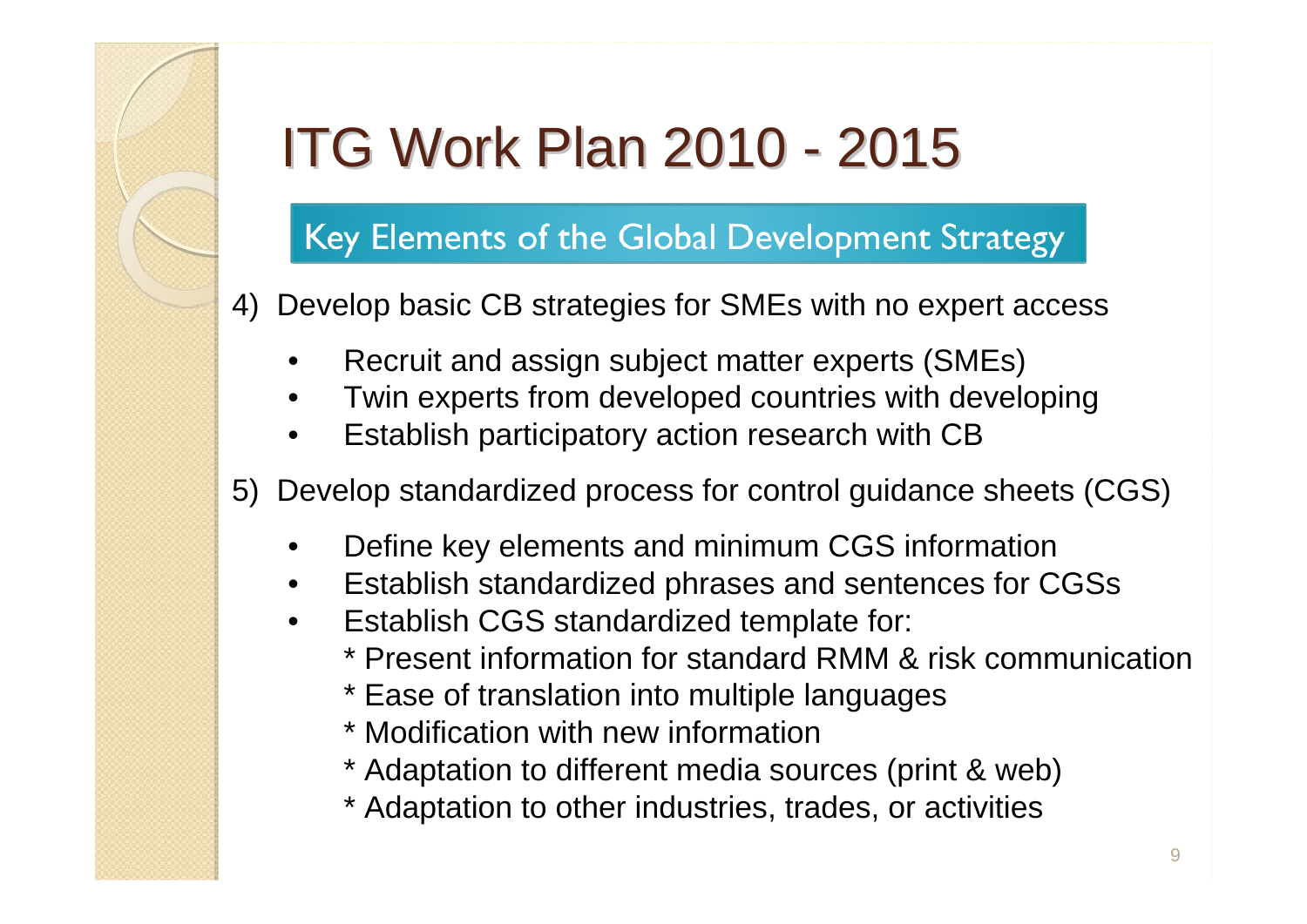## Key Elements of the Global Development Strategy

- 6) Develop a Regional CB Workshop framework
	- • Consider different target users at different levels:
		- \* Macro: policy maker, research institute experts
		- \* Meso: experts at employer/employee organizations
		- \* Micro: non-expert SME & larger company expert users
- 7) Occupational Risk Management Toolbox working groups
	- • Recruit SMEs and multidisciplinary representatives from
		- \* Different Regions
		- \* Various Countries
		- \* Related Industries
	- • Use CB strategies including qualitative risk assessment, control-focused solutions, & universal precautions
	- •Use face-to-face meetings, workshops, & teleconference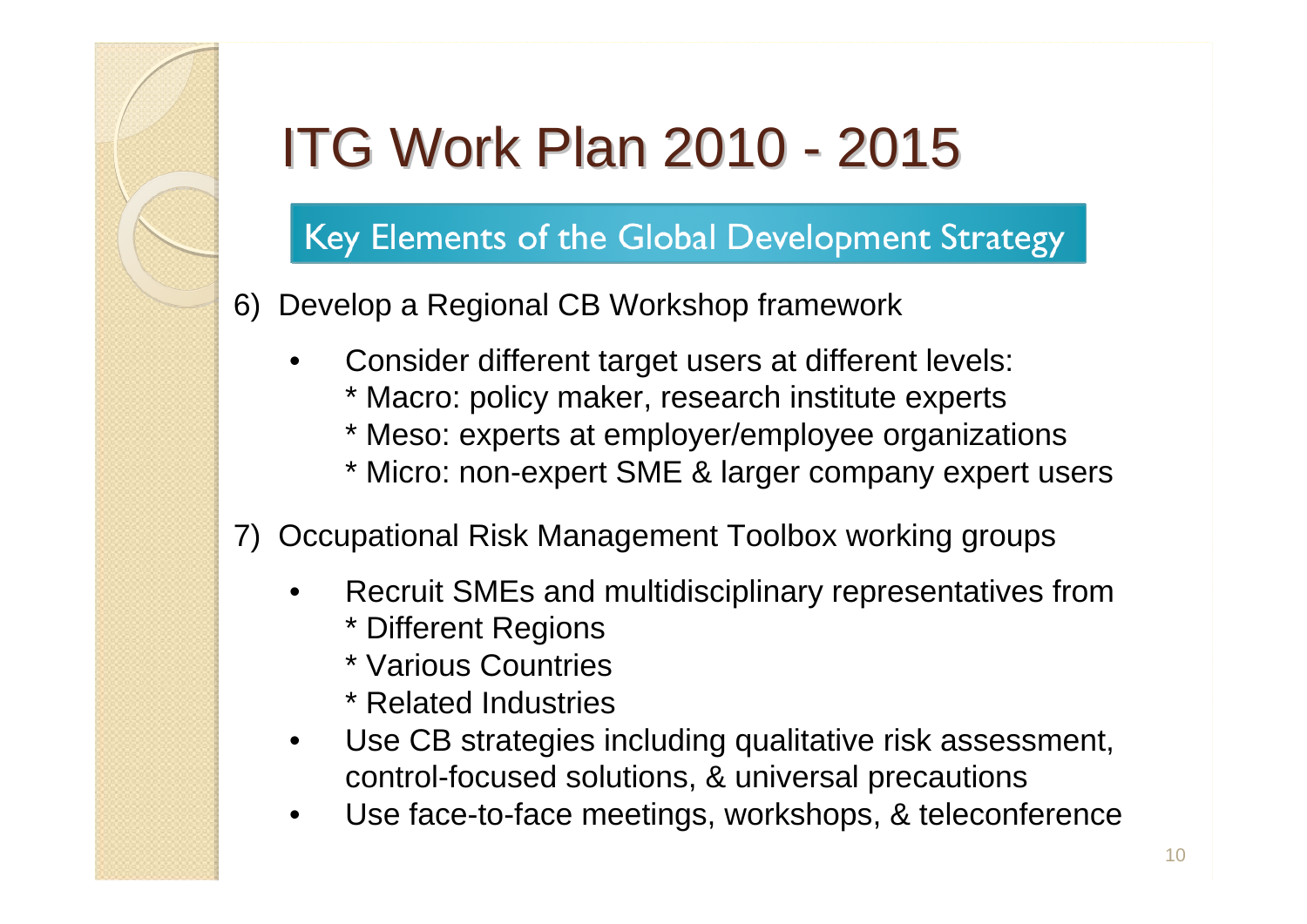## Key Elements of the Global Development Strategy

- 8) Create centralized database for Toolkit/Toolbox access
	- •To store, maintain, access, & gain effective feedback
	- •Make use of social media to facilitate a CB community
- 9) Create easy-to-use gadgets for qualitative risk assessment process
	- •Develop simple guidance for basic hazard identification
	- •Disseminate to target audience (SMEs, universities, etc.)
	- •Develop CB toolkit, toolbox gadgets & smartphone 'apps'

10) Bridge IH & Occupational Physician gap for prevention

- •Integrate occupational health roles through CB
- •Implement the IOHA/ICOH Declaration to increase IH
- •CB as risk communication for training Occ'l Physicians
- •Strategy to update national regulations to include IH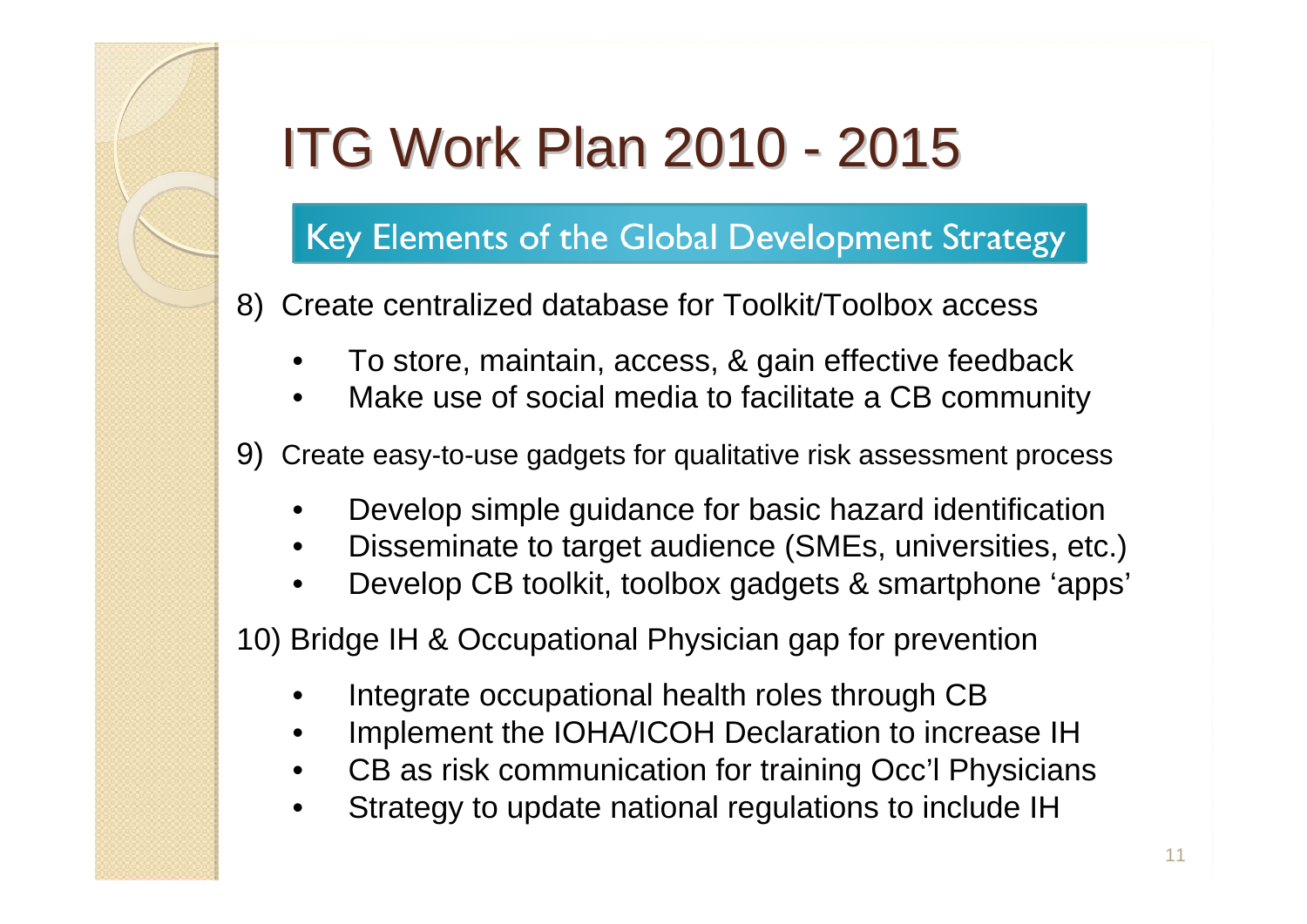## Key Elements of the Global Development Strategy

11) Develop multidisciplinary Hazard Banding framework

- •Intermediate step prior to control
- •Expand CB's risk communication potential
- •Formalized risk-based Ergonomics, Safety, & Environmental

12) Formally expand IH profession through OHLearning potential

- •Train *experts* in the basic components of CB toolkits
- •Expand advanced IH expertise in developing countries
- •Create intermediate Technician base globally
- •Create basic CB training for SMEs for toolkit implementation
- •Integrate CB into all university programs

13) Develop consistent funding sources for achieving ITG Work Plan

• Socially Responsible Companies, Microfinance Institutions, etc. <sup>1</sup> $23$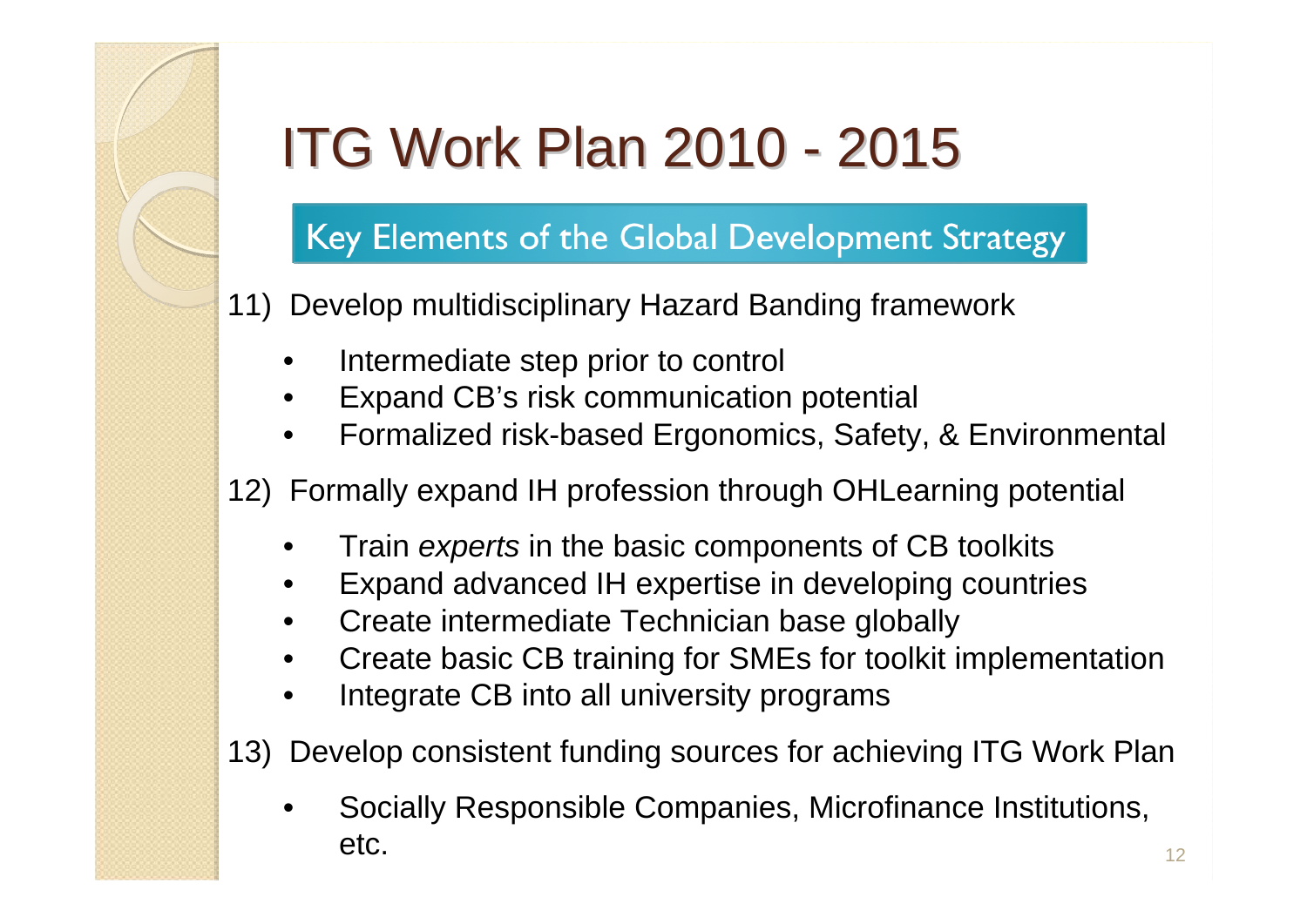# ITG 5-Year Work Plan

ITG Implementation Plan International Research Agenda

- 1) Chemical Control Toolkit application in developing countries
	- •Create tools, evaluate effectiveness, field test, translate
- 2) Other Application in developing countries
	- •Develop ORM Toolboxes, action-oriented toolkits

3) Chemical Control Toolkit applications in developed countries

•Validation studies, provide expertise, focus on trades

4) Other applications in developed countries

•Toolkits for ergonomics, safety, physical agents, etc.

5) Research to fill gaps in the Chemical Control Toolkit

•Investigate & integrate skin & inhalation exposure routes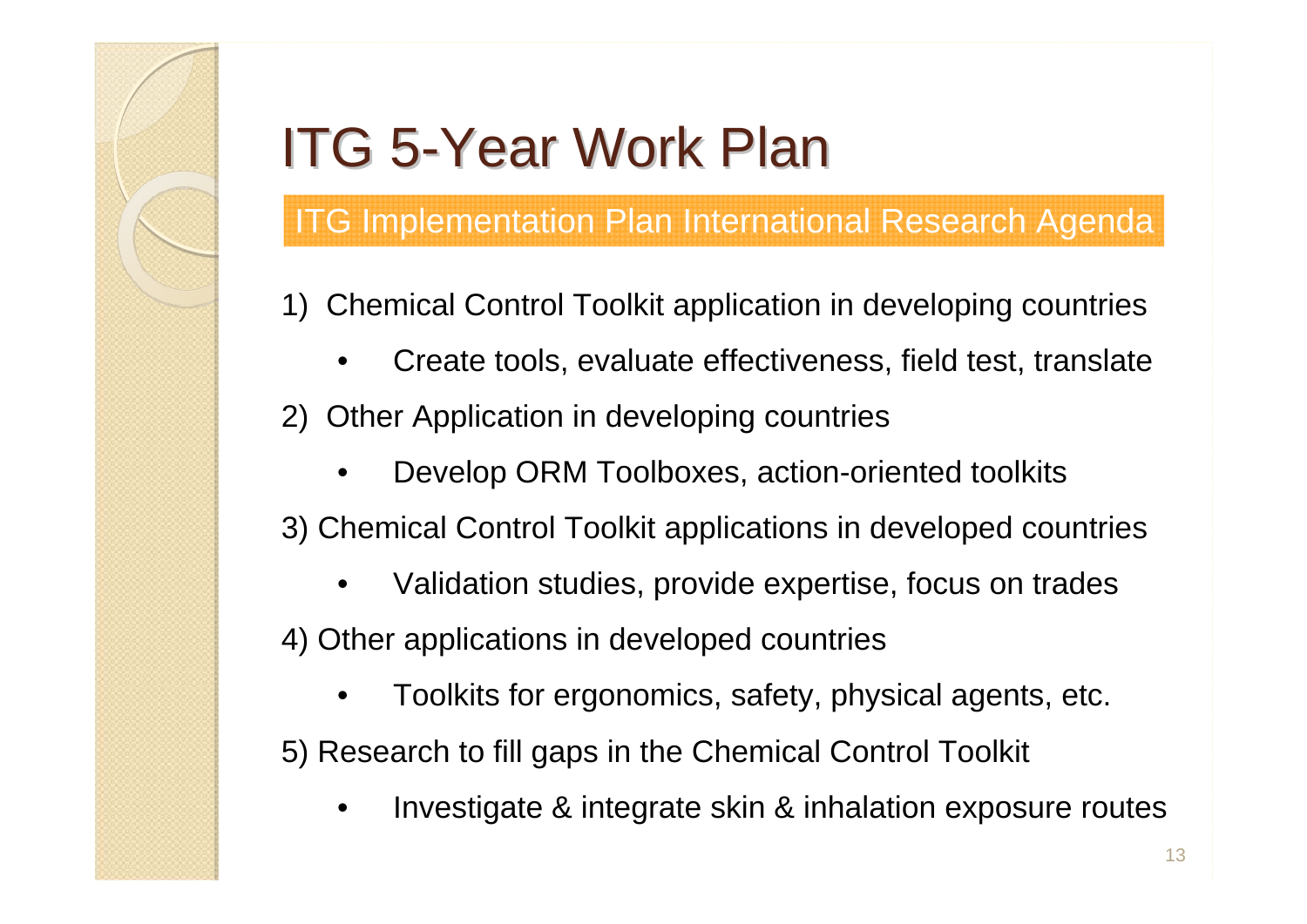

- CB has changed the way we look at IH
	- \* 5 years ago proposal was to rid the term 'CB'
	- \* 5 years from now CB spoken across disciplines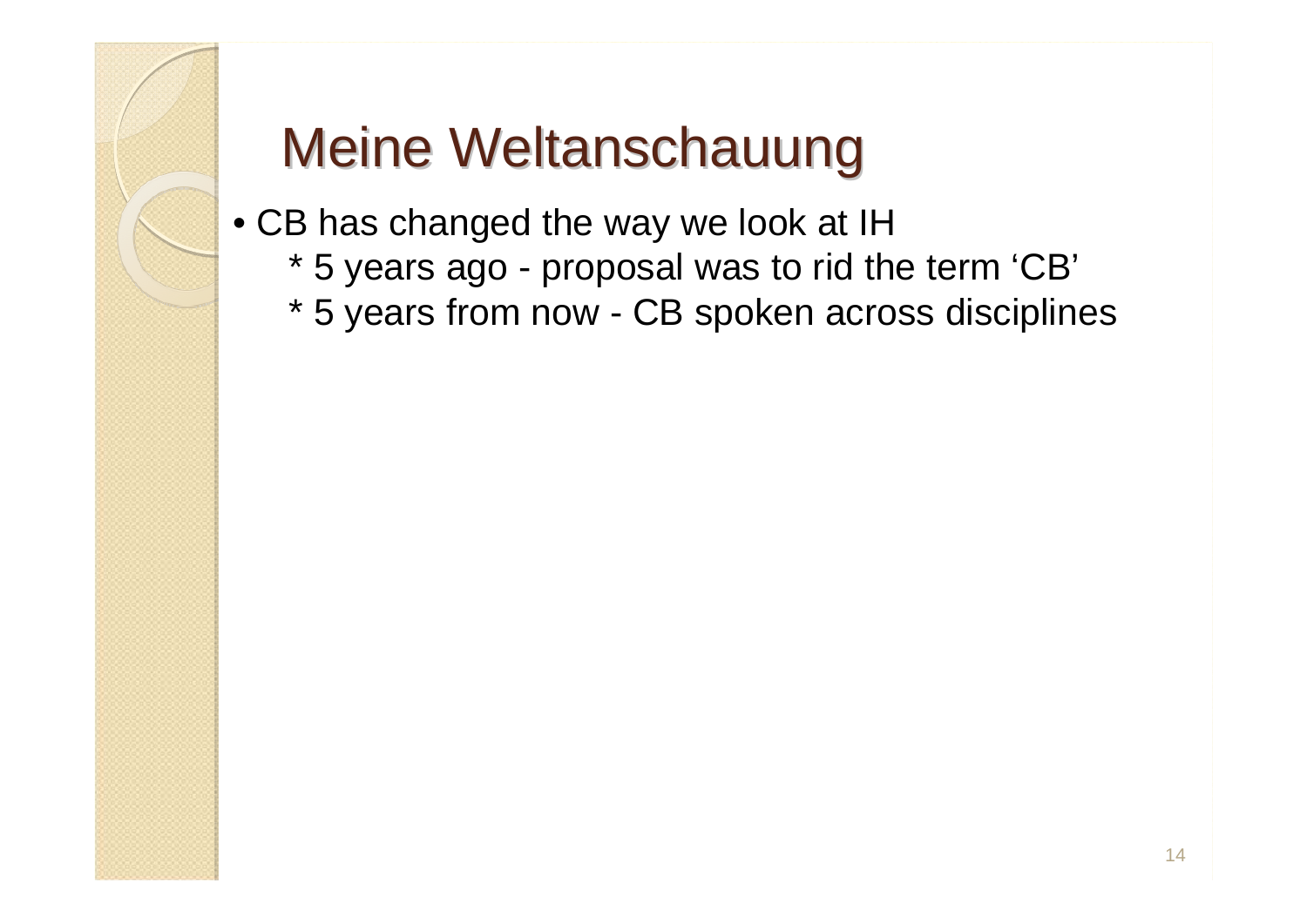

- CB has changed the way we look at IH
	- \* 5 years ago proposal was to rid the term 'CB'
	- \* 5 years from now CB spoken across disciplines
- Risk assessment regulations drove CB growth
	- \* Global manufacturing & trade require uniformity
	- \* CB will band the world of risk together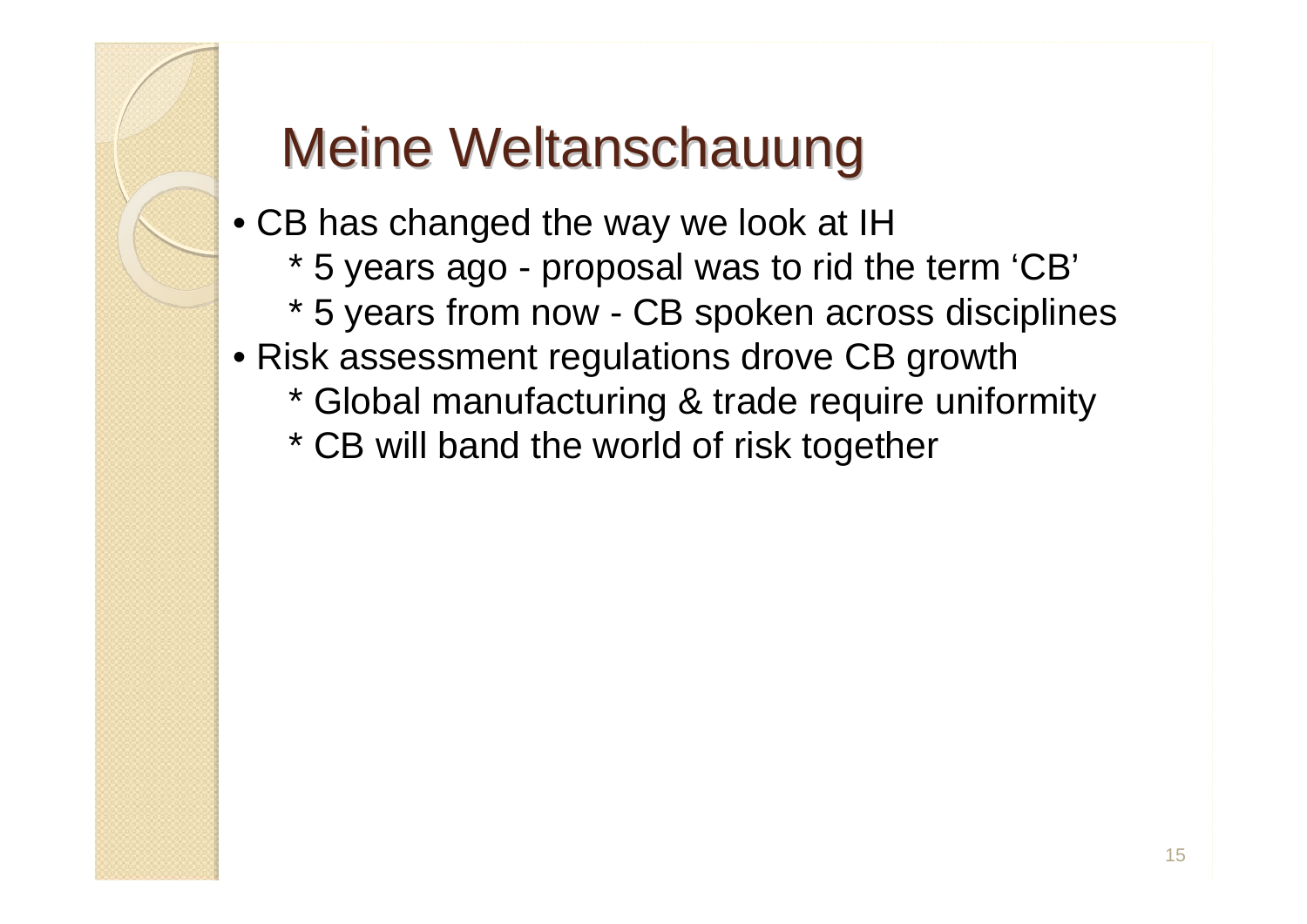- CB has changed the way we look at IH
	- \* 5 years ago proposal was to rid the term 'CB'
	- \* 5 years from now CB spoken across disciplines
- Risk assessment regulations drove CB growth
	- \* Global manufacturing & trade require uniformity
	- \* CB will band the world of risk together
- Workers require a singular voice for prevention
	- \* Different professions speak different languages
	- \* CB *is* standardized global risk communication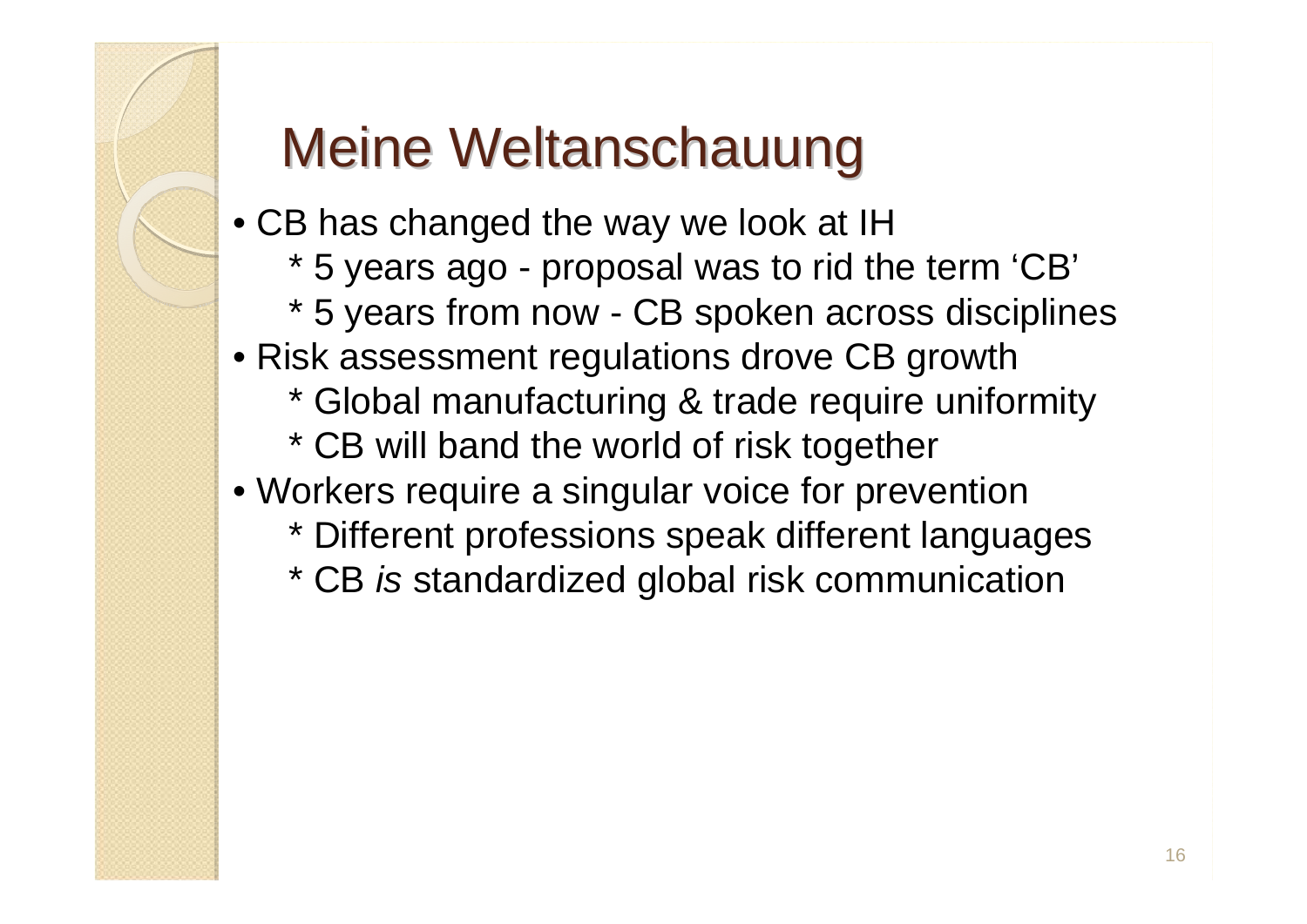- CB has changed the way we look at IH
	- \* 5 years ago proposal was to rid the term 'CB'
	- \* 5 years from now CB spoken across disciplines
- Risk assessment regulations drove CB growth
	- \* Global manufacturing & trade require uniformity
	- \* CB will band the world of risk together
- Workers require a singular voice for prevention
	- \* Different professions speak different languages
	- \* CB *is* standardized global risk communication
- CB will revolutionize how we teach OSHH worldwide
	- \* Growing our professions in Developing Countries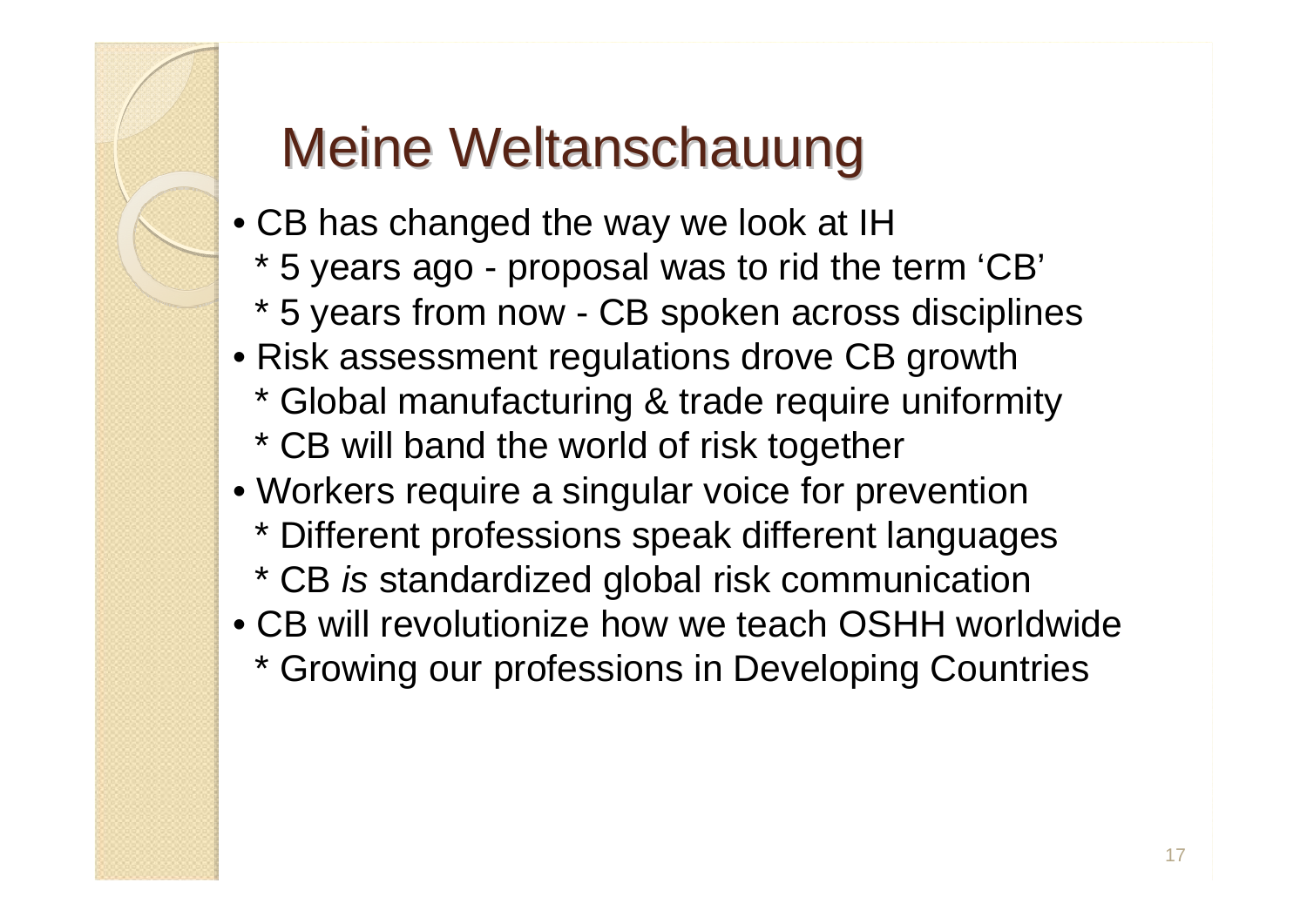- CB has changed the way we look at IH
	- \* 5 years ago proposal was to rid the term 'CB'
	- \* 5 years from now CB spoken across disciplines
- Risk assessment regulations drove CB growth
	- \* Global manufacturing & trade require uniformity
	- \* CB will band the world of risk together
- Workers require a singular voice for prevention
	- \* Different professions speak different languages
	- \* CB *is* standardized global risk communication
- CB will revolutionize how we teach OSHH worldwide
	- \* Growing our professions in Developing Countries
- Hazard Banding will be at the center of all disciplines
	- \* Environmental & Occupational will band together